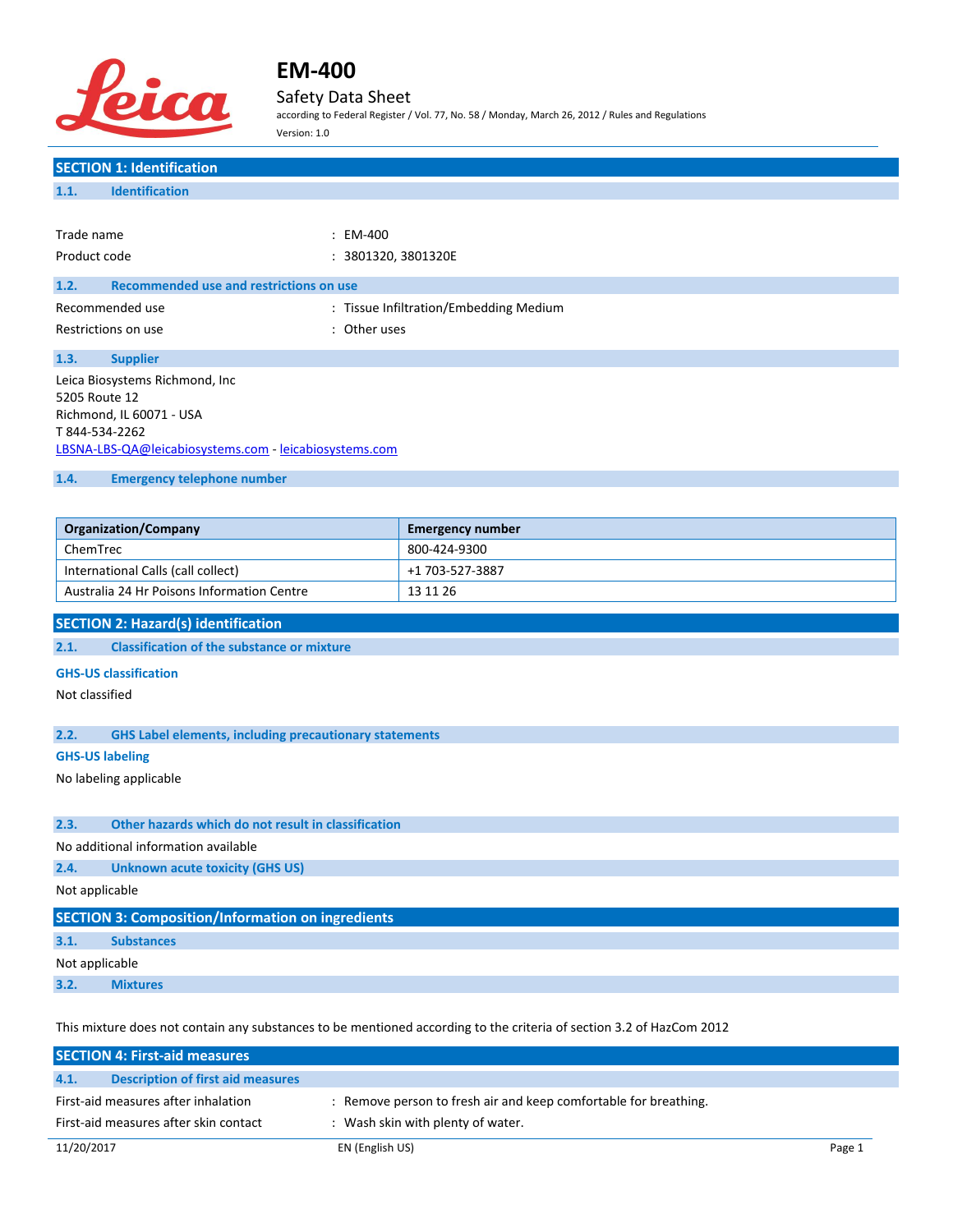## **EM-400** Safety Data Sheet according to Federal Register / Vol. 77, No. 58 / Monday, March 26, 2012 / Rules and Regulations First-aid measures after eye contact : Rinse eyes with water as a precaution. First-aid measures after ingestion : Call a poison center/doctor/physician if you feel unwell. **4.2. Most important symptoms and effects (acute and delayed)** No additional information available **4.3. Immediate medical attention and special treatment, if necessary** Treat symptomatically. **SECTION 5: Fire-fighting measures 5.1. Suitable (and unsuitable) extinguishing media** Suitable extinguishing media : Water spray. Dry powder. Foam. **5.2. Specific hazards arising from the chemical** Reactivity **State 1 and Team 2018** The product is non-reactive under normal conditions of use, storage and transport. **5.3. Special protective equipment and precautions for fire-fighters** Protection during firefighting : Do not attempt to take action without suitable protective equipment. Self-contained breathing apparatus. Complete protective clothing. **SECTION 6: Accidental release measures 6.1. Personal precautions, protective equipment and emergency procedures 6.1.1. For non-emergency personnel** Emergency procedures in the spillage area. **6.1.2. For emergency responders** Protective equipment **interprotective equipment** in the statempt to take action without suitable protective equipment. For further information refer to section 8: "Exposure controls/personal protection". **6.2. Environmental precautions** Avoid release to the environment. **6.3. Methods and material for containment and cleaning up** Methods for cleaning up **interpretionally recover the product.** Section 1. Mechanically recover the product. Other information : Dispose of materials or solid residues at an authorized site.

For further information refer to section 13.

**6.4. Reference to other sections**

| <b>SECTION 7: Handling and storage</b> |                                                              |                                                                                                        |  |
|----------------------------------------|--------------------------------------------------------------|--------------------------------------------------------------------------------------------------------|--|
|                                        |                                                              |                                                                                                        |  |
| 7.1.                                   | <b>Precautions for safe handling</b>                         |                                                                                                        |  |
| Precautions for safe handling          |                                                              | : Ensure good ventilation of the work station. Wear personal protective equipment.                     |  |
| Hygiene measures                       |                                                              | : Do not eat, drink or smoke when using this product. Always wash hands after handling the<br>product. |  |
| 7.2.                                   | Conditions for safe storage, including any incompatibilities |                                                                                                        |  |
| Storage conditions                     |                                                              | : Store in a well-ventilated place. Keep cool.                                                         |  |

| <b>SECTION 8: Exposure controls/personal protection</b> |                           |  |
|---------------------------------------------------------|---------------------------|--|
| 8.1.                                                    | <b>Control parameters</b> |  |
| No additional information quailable                     |                           |  |

o additional information available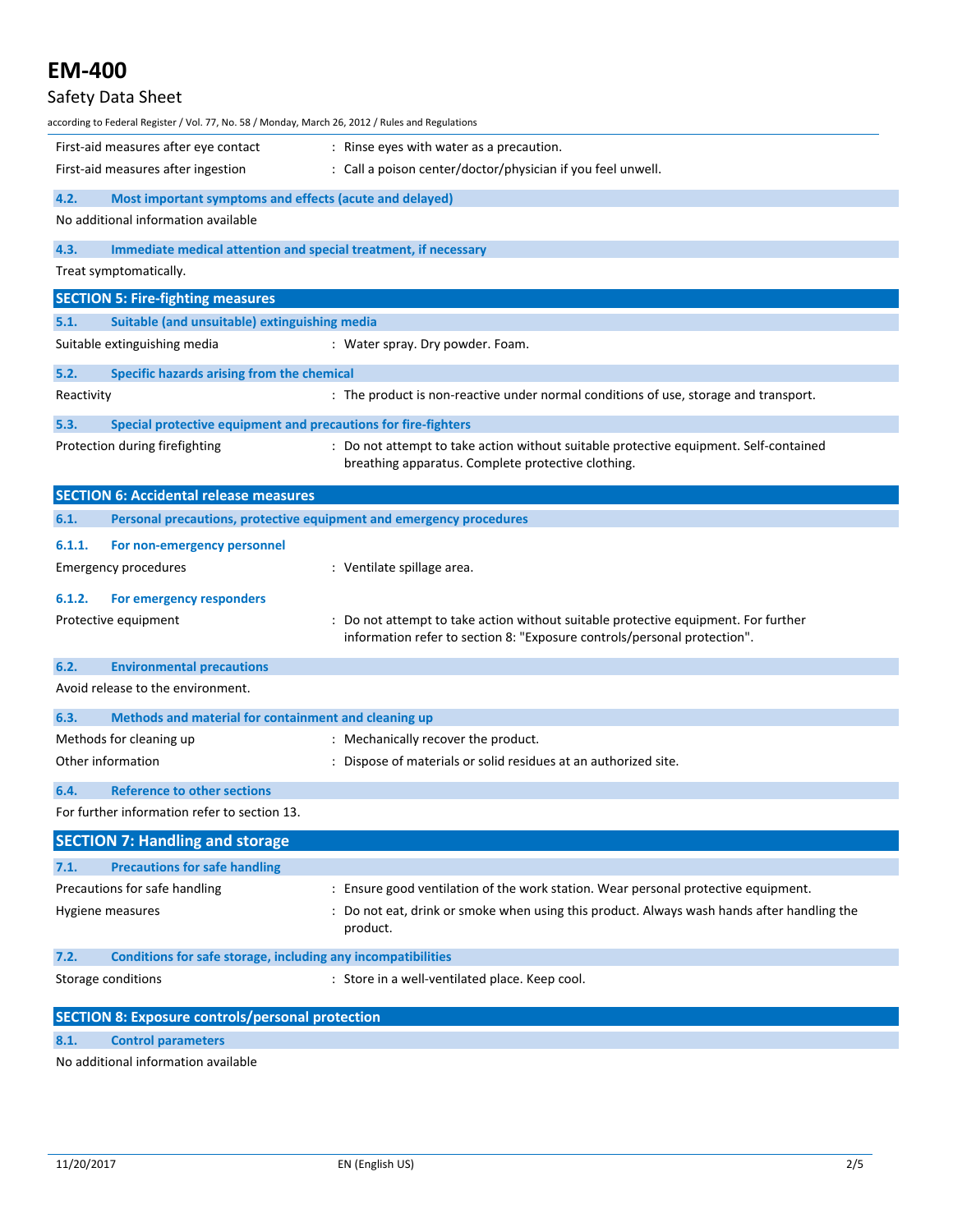## Safety Data Sheet

according to Federal Register / Vol. 77, No. 58 / Monday, March 26, 2012 / Rules and Regulations

| 8.2. | Appropriate engineering controls |                                              |
|------|----------------------------------|----------------------------------------------|
|      | Appropriate engineering controls | Ensure good ventilation of the work station. |
|      | Environmental exposure controls  | Avoid release to the environment.            |

### **8.3. Individual protection measures/Personal protective equipment**

#### **Hand protection:**

Protective gloves

#### **Eye protection:**

Safety glasses

#### **Skin and body protection:**

Wear suitable protective clothing

### **Respiratory protection:**

In case of insufficient ventilation, wear suitable respiratory equipment

| <b>SECTION 9: Physical and chemical properties</b>            |                     |  |  |
|---------------------------------------------------------------|---------------------|--|--|
| Information on basic physical and chemical properties<br>9.1. |                     |  |  |
| Physical state                                                | : Solid             |  |  |
| Color                                                         | : white             |  |  |
| Odor                                                          | : paraffin odor     |  |  |
| Odor threshold                                                | : No data available |  |  |
| pH                                                            | : No data available |  |  |
| Melting point                                                 | : No data available |  |  |
| Freezing point                                                | : $132 - 136$ °F    |  |  |
| <b>Boiling point</b>                                          | : No data available |  |  |
| Flash point                                                   | : Not applicable    |  |  |
| Relative evaporation rate (butyl acetate=1)                   | : No data available |  |  |
| Flammability (solid, gas)                                     | : Non flammable.    |  |  |
| Vapor pressure                                                | : No data available |  |  |
| Relative vapor density at 20 °C                               | : No data available |  |  |
| Relative density                                              | : Not applicable    |  |  |
| Solubility                                                    | : No data available |  |  |
| Log Pow                                                       | : No data available |  |  |
| Auto-ignition temperature                                     | : Not applicable    |  |  |
| Decomposition temperature                                     | : No data available |  |  |
| Viscosity, kinematic                                          | : Not applicable    |  |  |
| Viscosity, dynamic                                            | : No data available |  |  |
| <b>Explosion limits</b>                                       | : Not applicable    |  |  |
| <b>Explosive properties</b>                                   | : No data available |  |  |
| Oxidizing properties                                          | : No data available |  |  |

## **9.2. Other information**

No additional information available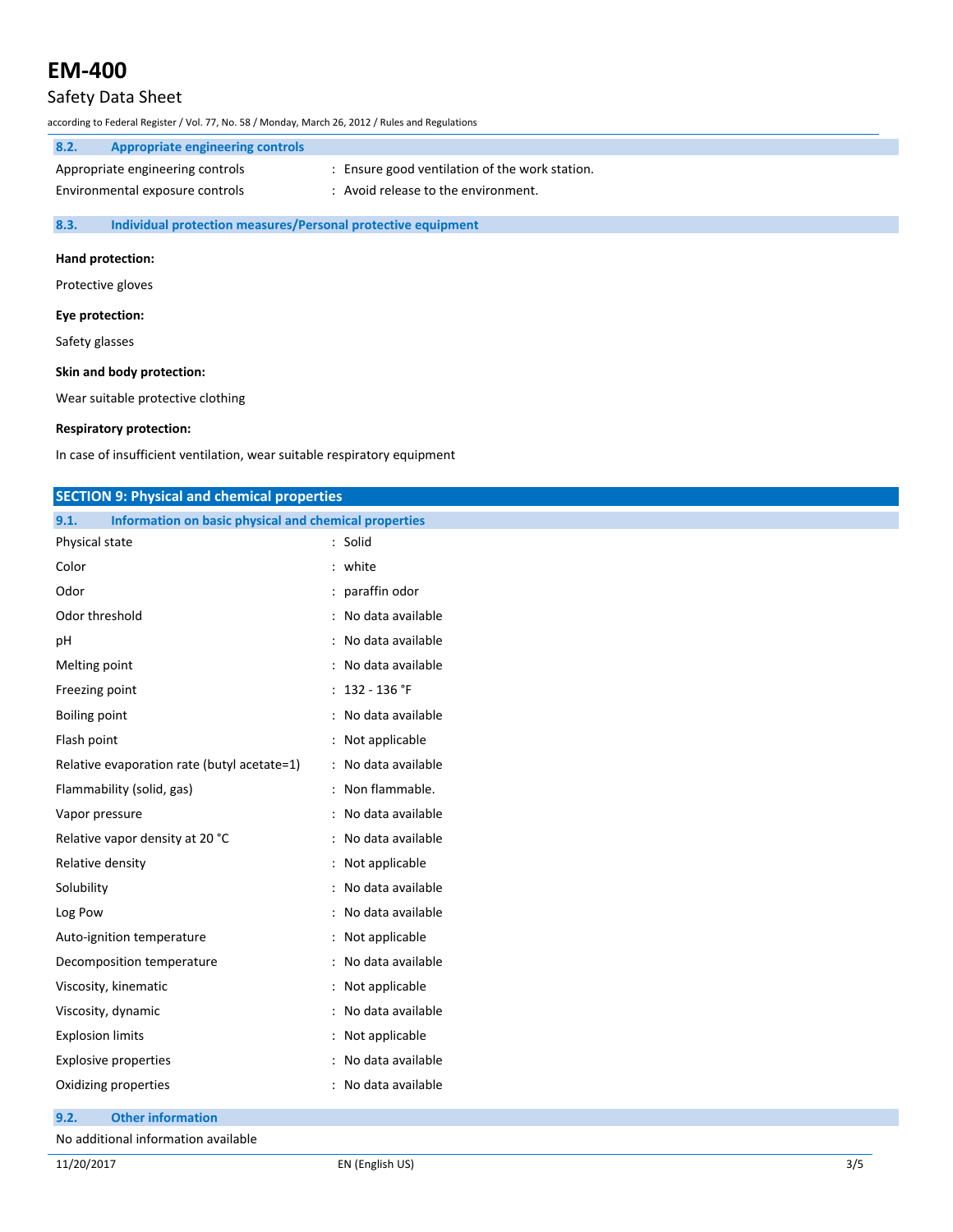## Safety Data Sheet

according to Federal Register / Vol. 77, No. 58 / Monday, March 26, 2012 / Rules and Regulations

## **SECTION 10: Stability and reactivity**

### **10.1. Reactivity**

The product is non-reactive under normal conditions of use, storage and transport.

## **10.2. Chemical stability**

Stable under normal conditions.

#### **10.3. Possibility of hazardous reactions**

No dangerous reactions known under normal conditions of use.

### **10.4. Conditions to avoid**

None under recommended storage and handling conditions (see section 7).

## **10.5. Incompatible materials**

No additional information available

#### **10.6. Hazardous decomposition products**

Under normal conditions of storage and use, hazardous decomposition products should not be produced.

| <b>SECTION 11: Toxicological information</b> |                                      |  |
|----------------------------------------------|--------------------------------------|--|
| 11.1.                                        | Information on toxicological effects |  |

| Acute toxicity                                        | : Not classified |
|-------------------------------------------------------|------------------|
| Skin corrosion/irritation                             | Not classified   |
| Serious eye damage/irritation                         | Not classified   |
| Respiratory or skin sensitization                     | : Not classified |
| Germ cell mutagenicity                                | Not classified   |
| Carcinogenicity                                       | : Not classified |
| Reproductive toxicity                                 | : Not classified |
| Specific target organ toxicity $-$ single exposure    | : Not classified |
| Specific target organ toxicity – repeated<br>exposure | : Not classified |
| Aspiration hazard                                     | : Not classified |

|                                     | <b>SECTION 12: Ecological information</b> |                                                                                                                           |  |
|-------------------------------------|-------------------------------------------|---------------------------------------------------------------------------------------------------------------------------|--|
| 12.1.                               | <b>Toxicity</b>                           |                                                                                                                           |  |
| Ecology - general                   |                                           | : The product is not considered harmful to aquatic organisms or to cause long-term adverse<br>effects in the environment. |  |
| 12.2.                               | <b>Persistence and degradability</b>      |                                                                                                                           |  |
| No additional information available |                                           |                                                                                                                           |  |
| 12.3.                               | <b>Bioaccumulative potential</b>          |                                                                                                                           |  |
| No additional information available |                                           |                                                                                                                           |  |
| 12.4.                               | <b>Mobility in soil</b>                   |                                                                                                                           |  |
| No additional information available |                                           |                                                                                                                           |  |
| 12.5.                               | <b>Other adverse effects</b>              |                                                                                                                           |  |
| No additional information available |                                           |                                                                                                                           |  |